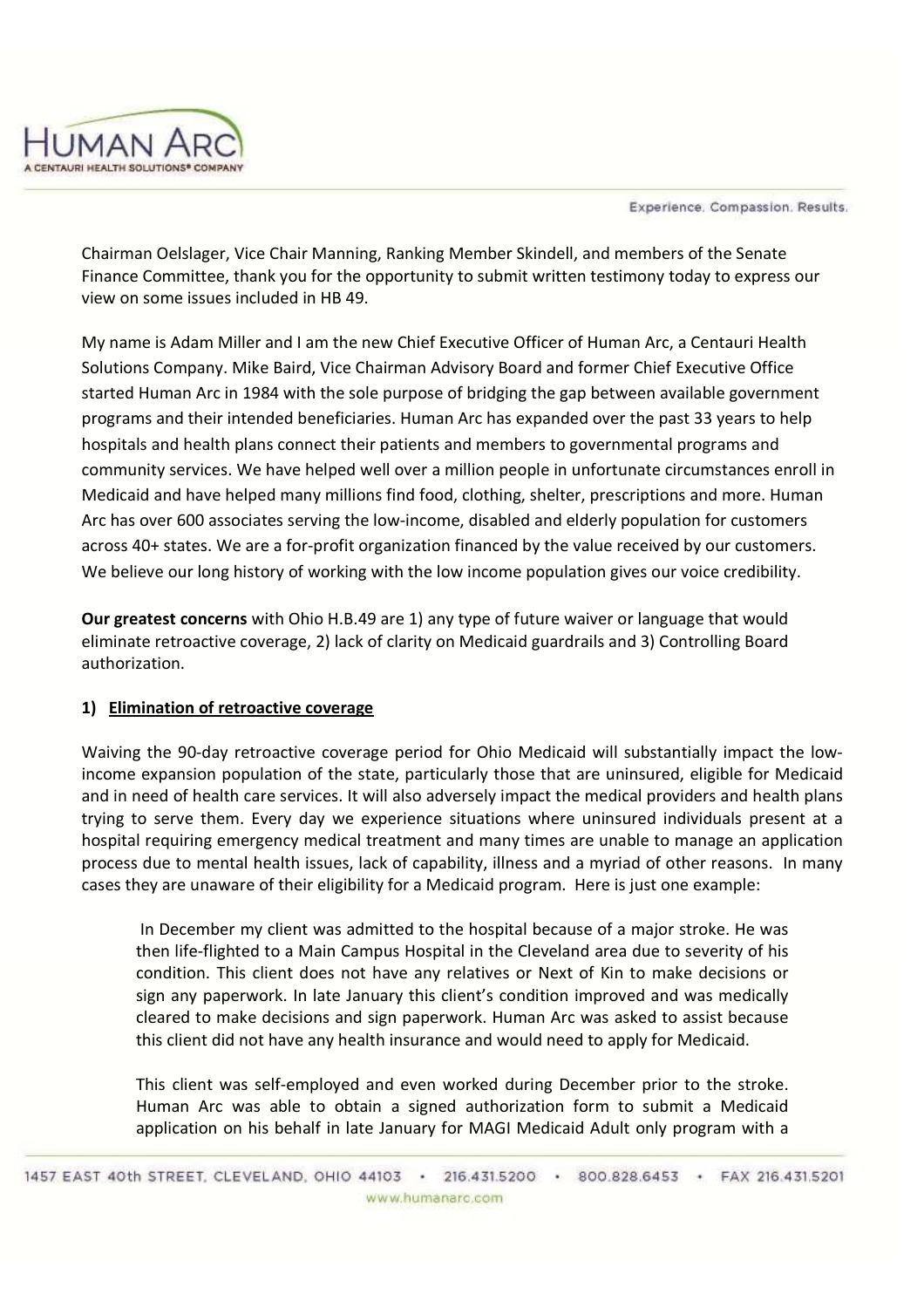

Experience, Compassion, Results.

request for retroactive coverage for December. In February the hospital realized this client had to go to a Nursing Home because his condition was not severe enough to stay in the hospital but he could not be discharged home since he lived alone. A Nursing Home Application was submitted in February.

The county that this client lives in is about 8 months behind on processing their Medicaid applications. Human Arc had provided the county with all verifications to process the original application with ongoing coverage. A state hearing was called in August because the county only approved his Nursing home stay and nothing prior. Human Arc won the stated hearing and the county was ordered to open my client's Medicaid effective December through present. I had to have the state hearing compliance department get involved for a few months before the county finally opened my client's Medicaid for coverage from December through present. This client has returned back to work part-time but still has issues from his stroke and still needs physical therapy. Because Ohio Medicaid permits their residents 3 months retro coverage Medicaid was able to cover all of my client medical bills starting from December through present.

Retroactive eligibility was first enacted in 1972 to protect persons who are eligible for Medicaid but do not apply for assistance until after they have received care, either because they did not know about the Medicaid eligibility requirements, or because the sudden nature of their illness prevented their applying. The provision was amended in 1973 to provide retroactive coverage for persons who died before eligibility could be claimed.<sup>i</sup> This is codified at 42 U.S.C. §1396(a)(34). The Social Security Program Operations Manual System (POMS) states that "Retroactivity is very important.<sup>ii</sup>" We believe it is important, even critical, for **all** Medicaid applicants to have access to retroactive Medicaid coverage both for the reasons stated by Congress when it was legislated as well as those we have outlined below.

## **Negative impact on the overall health of this population**

The gap in coverage that will be created by the elimination of retroactive coverage could be devastating to those newly enrolled Ohio recipients who received services prior to their start date. This gap could be substantial, particularly if an individual is denied, requests an appeal which is sustained and eventually overturned. The time frame for application processing could be days to weeks to months or more. Since there is not adequate coverage after a health care emergency, the likelihood of following the intended continuum of care is reduced and health outcomes will be impacted.

## **Increased medical debt and bankruptcies**

Medical debts contribute to over half (52 percent) of debt collections actions that appear on consumer credit reports in the United States and contribute to almost half of all bankruptcies in the United States. Uninsured people are more at risk of falling into medical bankruptcy than people with insurance<sup>iii</sup>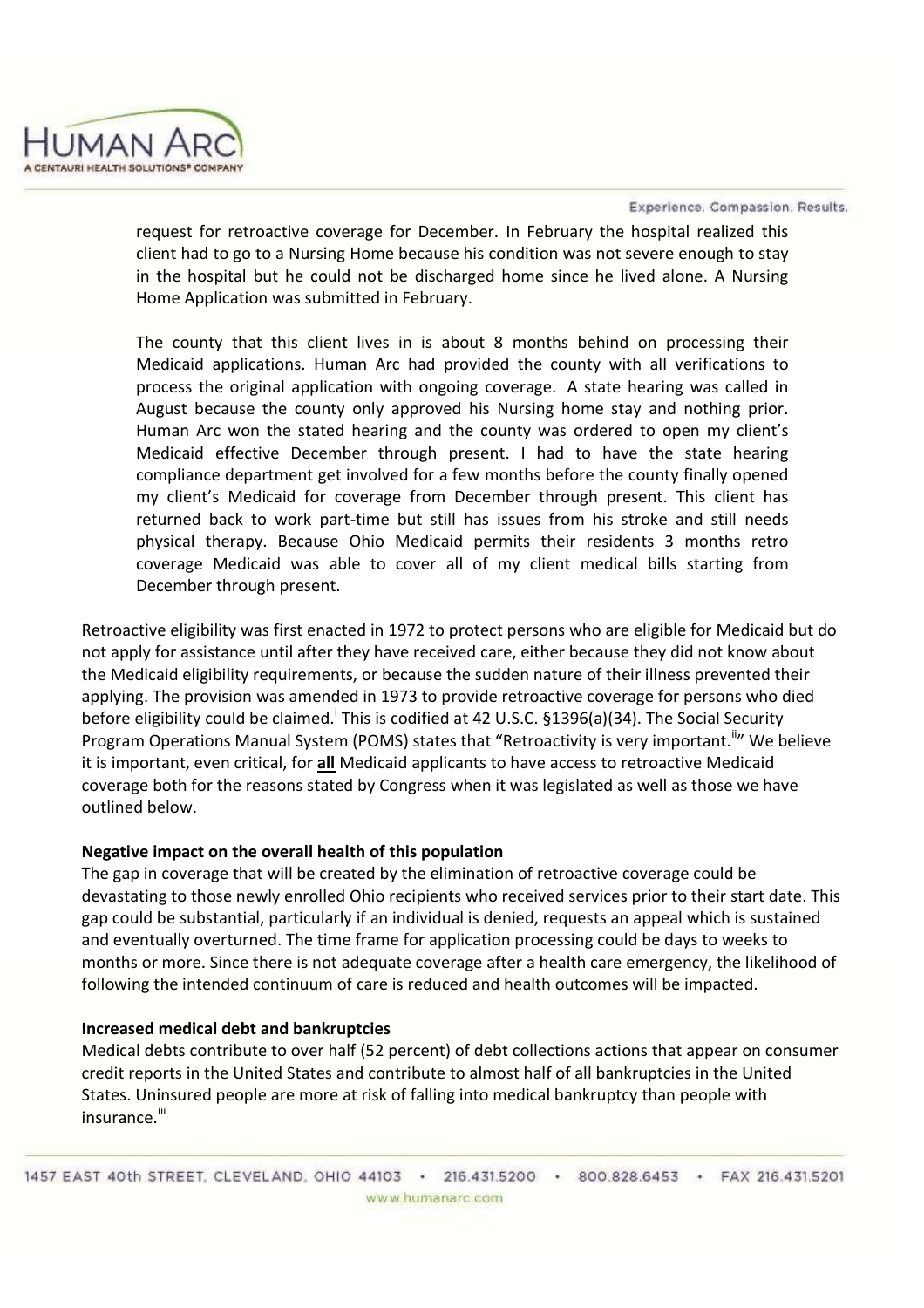Experience, Compassion, Results.



## **Reduced financial stability of medical providers**

The Affordable Care Act has lowered the uninsured rate in the U.S., but it has not relieved the financial pressure hospitals experience from providing uncompensated care.<sup>iv</sup> Uncompensated care is the term hospitals use to describe both bad debt, which they define as any bill not paid in full, and charity care, which is provided to uninsured low-income consumers and doesn't even get billed.<sup>v</sup> The proposed elimination of retroactive Medicaid coverage will increase this financial pressure on hospitals by increasing the number of uninsured, eliminating the medical provider's opportunity to be paid retroactively for services rendered. Providers must have a margin to continue providing care. No margin, no mission.

## **2) Lack of clarity on Medicaid guardrails**

We are concerned with Sec. 5166.37 and the lack of clarity as it relates to (B) Be employed and (E) Have intensive health care needs.

## **Be employed**

According to the Kaiser Family Foundation, "An analysis of Ohio's Medicaid expansion found that most expansion enrollees who were unemployed but looking for work reported that Medicaid enrollment made it easier to seek employment. Over half of expansion enrollees who were employed reported that Medicaid enrollment made it easier to continue working. Given these data and findings, Medicaid work requirements would have a narrow reach and could negatively affect those who are not working due to disability or caregiving responsibilities if they are not exempted from the requirement." Vi

Below are just a few examples of the challenges presented by a work requirement.

- A. An Ohio resident has a chronic condition and is in and out of the hospital. When he is not in the hospital he finds handyman work to complete for neighbors and family. His yearly income is less than \$10K a year.
- B. An Ohio resident does not have a regular schedule with work. The job he has only allows him to work as many as hours as there is work available. His pay stubs may reflect one work week with 25 hours and then he may not work again for 2 or 3 weeks.
- C. An Ohio resident is an independent contractor doing construction work. He works for a man but then splits his check between himself and his cousin because he "employs" his cousin. He could make anywhere from a couple hundred a month to over \$5,000. There are gaps between when works and does not work.

### **Intensive health care needs**

Language clarifying "intensive health care needs" is warranted. In example A. above, is a "chronic condition" considered to be an "intensive health care need?" Subjectivity in this clause would be extremely detrimental.